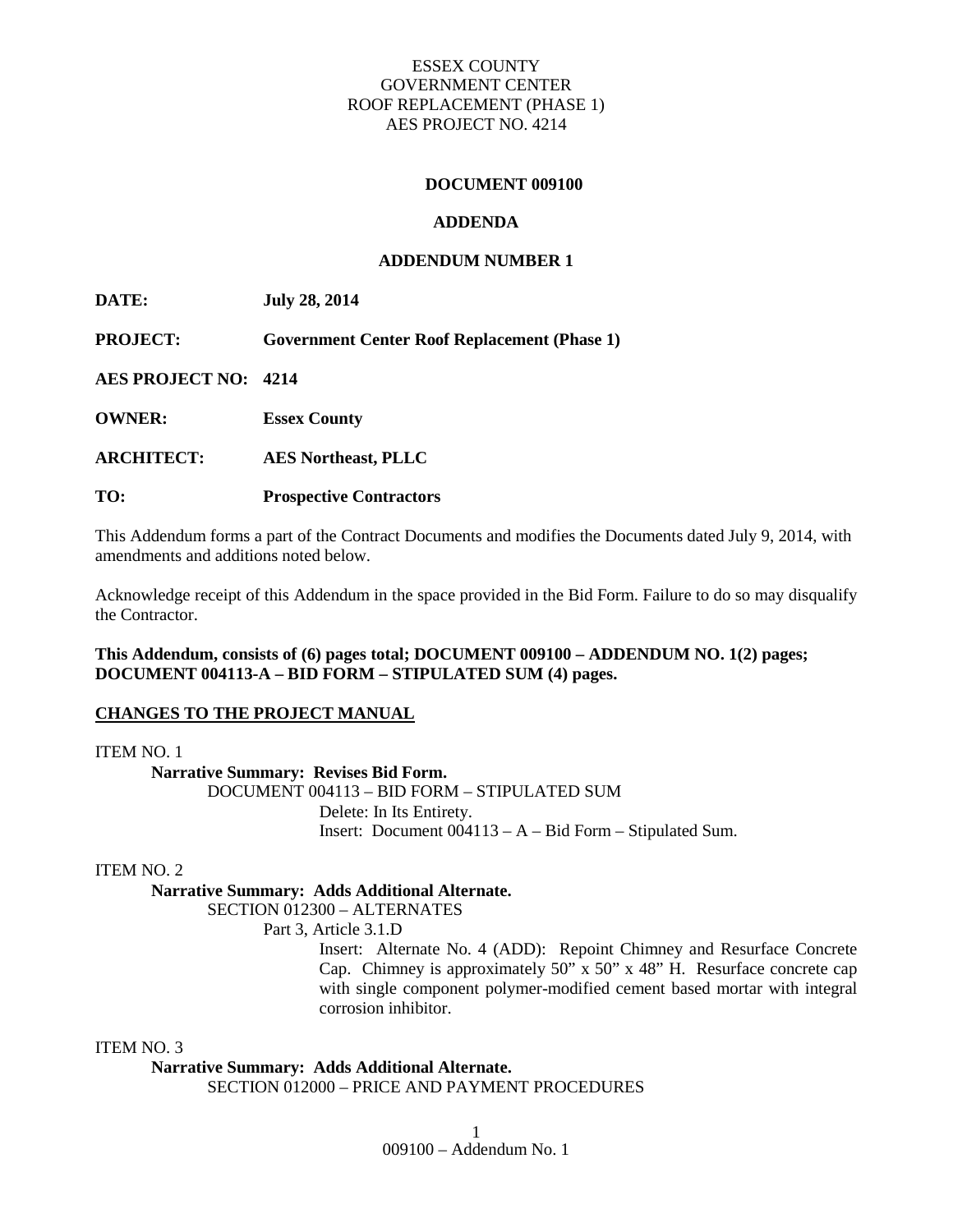Part 1, Article 1.7.C 4. Insert: Alternate No.4: Repoint Chimney and Resurface Concrete Cap. a. Base Bid Item: Not Applicable.

- 
- b. Alternate Item: ADD Repoint Chimney and Resurface Concrete Cap.

# **QUESTIONS**

Question No. 1: Specification Section 08620.2.3.D Size: See Drawings. No size is indicated on the drawings. Please advise skylight dimensions.

**ANSWER: The skylights are approximately 3'- 0" x 7'- 6".**

## END OF DOCUMENT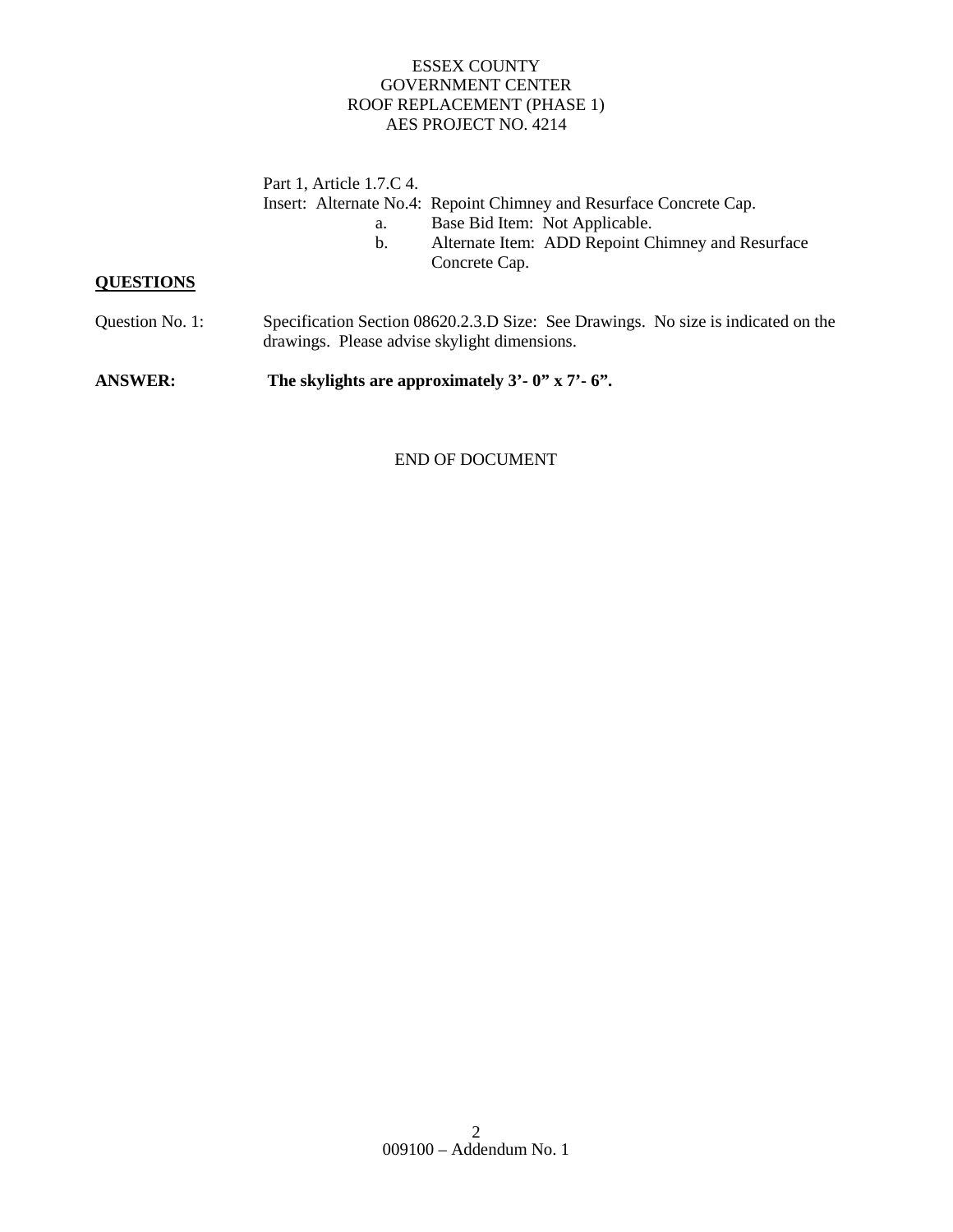# DOCUMENT 004113-A

### BID FORM - STIPULATED SUM

| To:             | <b>Essex County</b>                       |
|-----------------|-------------------------------------------|
| <b>Project:</b> | <b>Government Center Roof Replacement</b> |
| Date:           |                                           |
| Submitted by:   |                                           |
| (full name)     |                                           |
| (full address)  |                                           |
|                 |                                           |

## 1.1 OFFER

Having examined the Place of The Work and all matters referred to in the Instructions to Bidders, Bid Documents and Contract Documents prepared by the Architect/Engineer for the above mentioned project, we the undersigned, hereby offer to enter into a Contract to perform the Work for the Contract Sum of:

## **A. Base Bid Contract "ALL WORK":**

\$..................... dollars and no cents, in lawful money of the United States of America. (Numerical)

\$.......................................................................................................................................................... (Written)

+ **Contingency Allowance \$10,000 (Ten Thousand Dollars)**

**Total: Base Bid Plus Allowance \$**............................. dollars, in lawful money of the United States of America. **(numerical)**

**\$**............................................................**dollars and no cents. (written)**

#### **Alternate No. 1 (ADD): Roof Replacement of flat roof behind Real Property:**

\$..................... dollars and no cents, in lawful money of the United States of America. (Numerical)

\$.......................................................................................................................................................... (Written)

#### **Alternate No. 2 (ADD): Additional 1,200 S.F. of Sloped Roof Replacement:**

\$..................... dollars and no cents, in lawful money of the United States of America. (Numerical)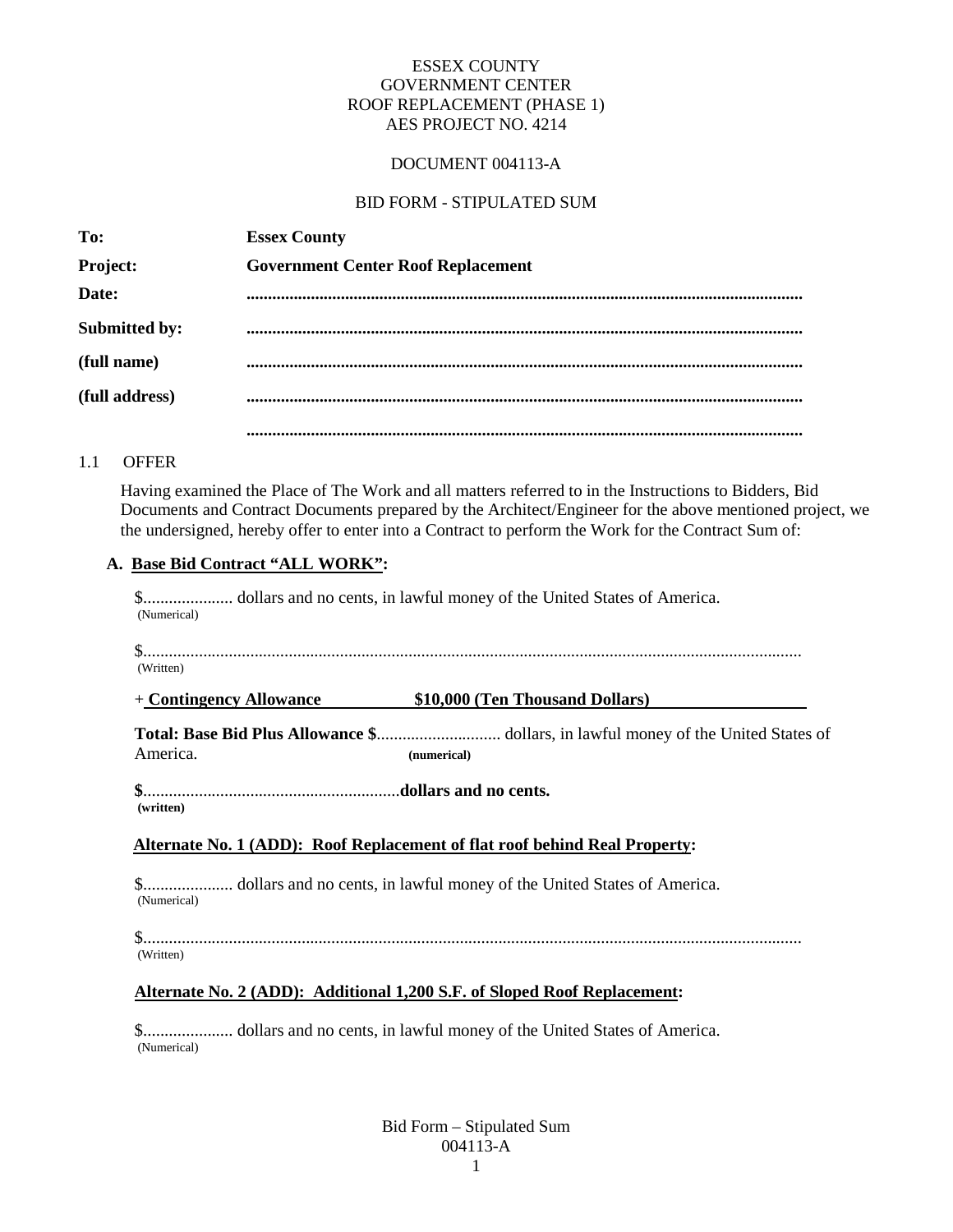\$.......................................................................................................................................................... (Written)

#### **Alternate No. 3 (ADD): Unit Price for Replacing 100sf of Roof Deck:**

\$..................... dollars and no cents, in lawful money of the United States of America. (Numerical)

\$.......................................................................................................................................................... (Written)

#### **Alternate No. 4 (ADD): Repoint Chimney and Resurface Concrete Cap:**

\$..................... dollars and no cents, in lawful money of the United States of America. (Numerical)

\$.......................................................................................................................................................... (Written)

We have included the bid security as required by the Instruction to Bidders.

All applicable federal taxes are included and State of New York taxes are included in the Bid Sum.

All Contingency Allowances described in Section 012000 - Price and Payment Procedures are included in the Bid Sum.

#### 1.2 ACCEPTANCE

This offer shall be open to acceptance and is irrevocable for forty five days from the bid closing date.

If this bid is accepted by the Owner within the time period stated above, we will:

- Execute the Agreement within seven days of receipt of Notice of Award.

- Furnish the required bonds within seven days of receipt of Notice of Award in the form described in Supplementary Conditions.

- Commence work within seven days after written Notice to Proceed.

If this bid is accepted within the time stated, and we fail to commence the Work or we fail to provide the required bonds, the security deposit shall be forfeited as damages to the Owner by reason of our failure, limited in amount to the lesser of the face value of the security deposit or the difference between this bid and the bid upon which a Contract is signed.

In the event our bid is not accepted within the time stated above, the required security deposit will be returned to the undersigned, in accordance with the provisions of the Instructions to Bidders; unless a mutually satisfactory arrangement is made for its retention and validity for an extended period of time.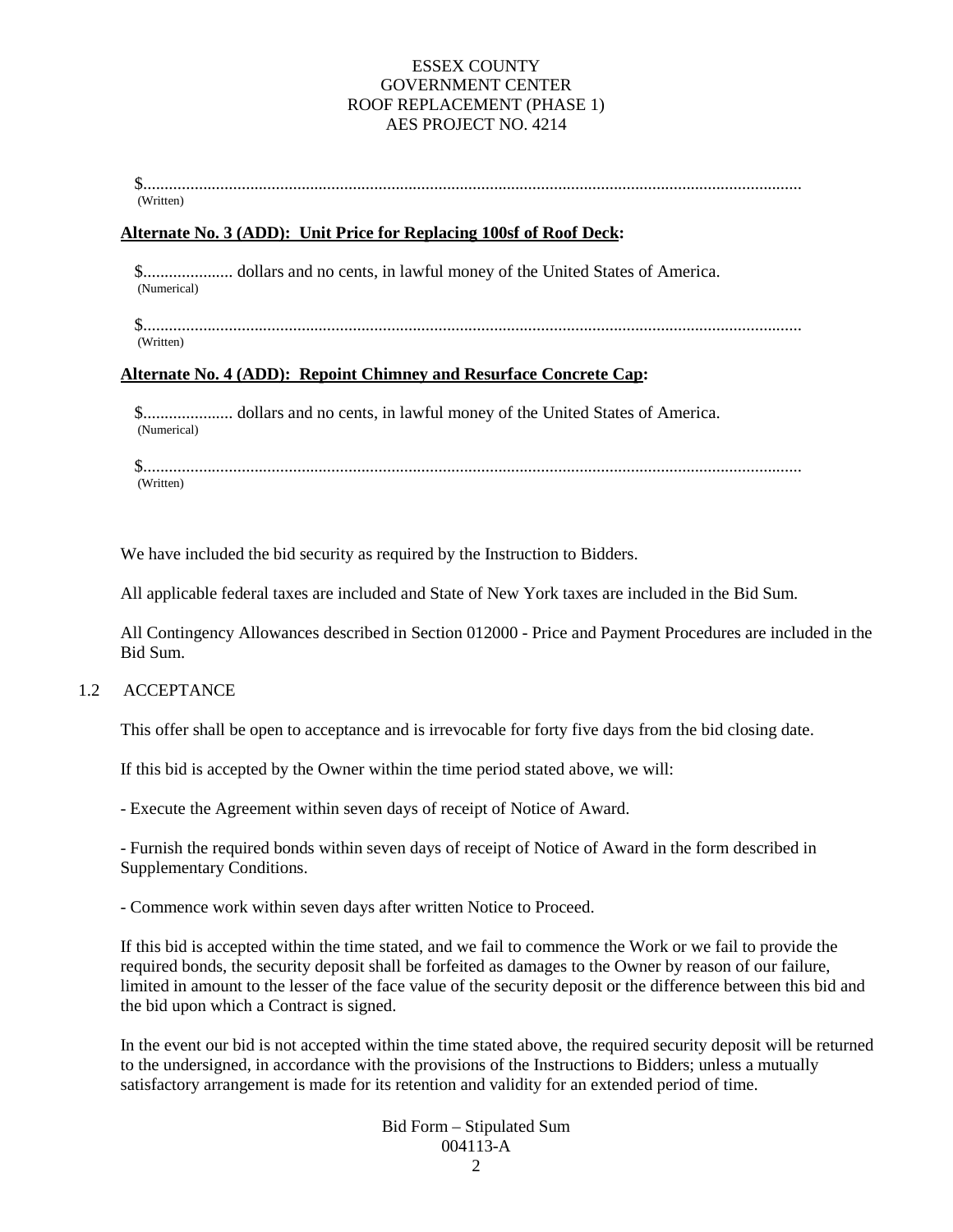### 1.3 CONTRACT TIME

If this Bid is accepted, we will:

- Commence work at the building site no later than September 1, 2014.

- Complete the Work on or before December 1, 2014.

### 1.4 CHANGES TO THE WORK

When the Architect/Engineer establishes that the method of valuation for Changes in the Work will be net cost plus a percentage fee in accordance with General Conditions, our percentage fee shall be:

.......... percent overhead and profit on the net cost of our own Work;

........... percent on the gross cost of work done by any Subcontractor.

On work deleted from the Contract, our credit to the Owner shall be the Architect/Engineer approved net cost plus.......... of the overhead and profit percentage noted above.

### 1.5 ADDENDA

The following Addenda have been received. The modifications to the Bid Documents noted below have been considered and all costs are included in the Bid Sum.

Addendum #........ Dated..........

Addendum #........ Dated..........

Addendum #........ Dated..........

Addendum #........ Dated..........

#### 1.6 APPENDICES

The following documents are attached to and made a condition of the Bid:

Bid security in form of............... Document 004300 including appendices.

#### 1.7 BID FORM SIGNATURES

The Corporate Seal of

.............................. (Bidder - print the full name of your firm)

was hereunto affixed in the presence of:

..............................